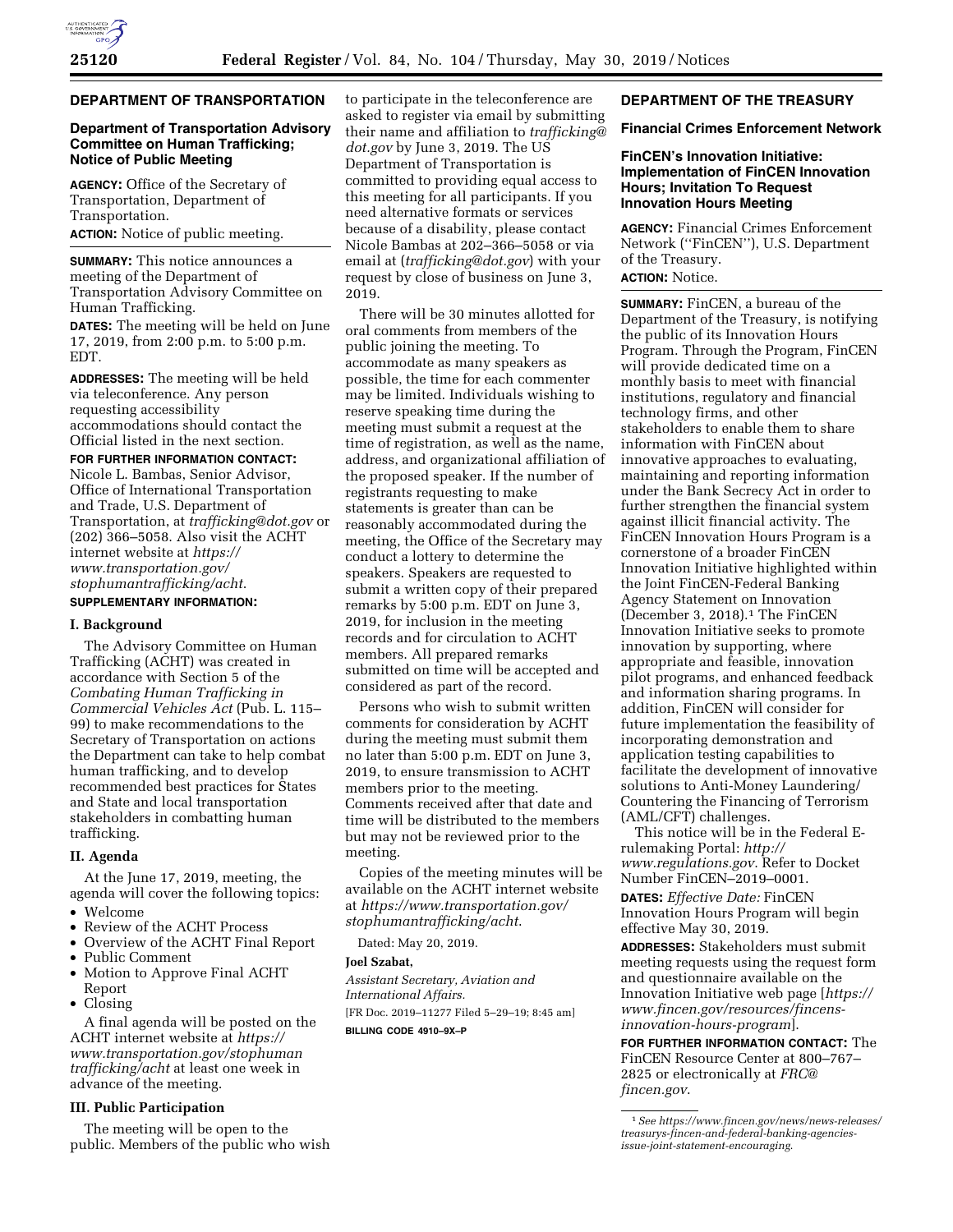# **SUPPLEMENTARY INFORMATION:**

## **I. Background**

FinCEN launched an Innovation Initiative to foster a better understanding of the opportunities and challenges of Bank Secrecy Act (BSA) and AML-related innovation in the financial services sector. FinCEN recognizes that private sector innovation, either by new ways of using existing tools or by adopting new technologies, has the potential to enhance financial institutions' BSA/ AML compliance programs. This includes aspects involving risk identification, transaction monitoring, and suspicious activity reporting as well as otherwise improving the BSA/AML framework by making valuable information available to law enforcement. When responsibly employed, these enhancements can be an important element in safeguarding the U.S. financial system against an evolving array of threats. FinCEN's Innovation Initiative, highlighted within the Joint FinCEN-Federal Banking Agency Statement on Innovation (December 3, 2018), includes the FinCEN Innovation Hours Program, consideration of exceptive relief, where necessary and appropriate to facilitate innovative solutions to AML/CFT compliance challenges, and ongoing efforts to identify ways to enhance existing feedback and information sharing programs. FinCEN is considering plans to further expand this initiative in the longer-term by establishing demonstration and application testing capabilities for innovative AML/CFT solutions. FinCEN will also consider the feasibility of sponsoring ''Tech Sprints'' to facilitate the development of innovative solutions to AML/CFT challenges in the longerterm.2

To continue to better understand regulatory and financial technology developments involving AML and CFT, FinCEN has met with financial institutions, technology companies, payments processors, regulators and other stakeholders focusing on innovation. A common theme emerging from these discussions is the desire by financial services stakeholders to have greater direct engagement with policymakers and regulators to discuss

or demonstrate innovative financial products and services and compliance solutions. At the same time, industry engagement educates policymakers and regulators about new and emerging financial technology (''FinTech'') and regulatory technology (''RegTech'') business models and operating environments, as well as other innovative approaches to compliance. Such understanding helps to inform potential ways to improve the effectiveness and efficiency of the AML/ CFT regulatory framework to make more valuable information to law enforcement and to better protect the U.S. financial system.

# **II. Innovation Hours**

To advance FinCEN's Innovation Initiative, FinCEN will host Innovation Hours for financial institutions, technology providers, and other firms involved in financial services to discuss and showcase their innovative products, services and approaches. FinCEN intends for this engagement to benefit both the private sector and government. Industry would share information about specific innovations and the potential opportunities and challenges. As part of the Innovation Hours, FinCEN will provide FinTech and RegTech companies, financial institutions and other stakeholders opportunities to demonstrate their new and emerging technologies and innovative products and services. Such demonstrations would be aimed primarily at educating FinCEN and other government participants about how the innovations operate and can enhance BSA/AML compliance to provide for more effective and efficient reporting and recordkeeping or otherwise improve the value of information collected and analyzed under the BSA framework.

Innovation Hours will be held primarily at FinCEN offices in Washington, DC or Vienna, VA on a monthly basis, but they may also be conducted in other locations, as well as virtually, as appropriate. Innovation Hours will generally be scheduled for one hour per eligible requester. Depending on the demand or other factors, FinCEN may not be able to grant all requests. Those participating in Innovation Hours will not be compensated or reimbursed for their time, services, or travel.

#### *A. Eligibility*

Unless otherwise authorized by FinCEN, to participate in the Innovation Hours Program, FinCEN requires at a minimum that:

(i) The requester provide or use financial or regulatory products or services that comply with BSA regulations or are intended to enhance compliance with U.S. regulations.

(ii) The presentation or demonstration address how such products or services, or innovative uses of existing tools, can enhance financial institutions' BSA/ AML compliance programs, including, for example, aspects involving risk identification, transaction monitoring, and suspicious activity reporting or otherwise improve the effectiveness and efficiency of the AML/CFT framework to make more valuable information available to law enforcement to better protect the U.S. financial system.

(iii) Products are in production or ready for deployment.

(iv) The company is not the subject of an ongoing federal or other criminal or civil enforcement action for BSA/AML deficiencies.

FinCEN does not generally anticipate accepting requests from entities whose innovations are in the conceptual or nascent stages of development. FinCEN will meet with consultants or legal service providers to eligible companies through the Innovation Hours Program only to the extent that such consultants or legal service providers are representing an entity otherwise eligible to request a meeting under the criteria listed above.

### *B. Limitations*

Discussions occurring in the context of the FinCEN Innovation Hours Program do not constitute a formal agency position and are non-binding on participants. Participation in the Innovation Hours Program does not constitute a U.S. government recommendation, endorsement, or approval of any company innovation, product, service or approach. In addition, FinCEN does not, and will not, through FinCEN's Innovation Initiative, approve, provide advice, or opine on: Æ

Any specific business model;

 $\circ$  What products or services a firm can or should provide; or

 $\circ$  How a company should structure their operations or compliance program.

# *C. Process for Requesting Innovation Hours*

Companies interested in seeking engagement with FinCEN through the Innovation Hours Program should complete and submit a request form and questionnaire as instructed on the Innovation Initiative web page located at [*[https://www.fincen.gov/resources/](https://www.fincen.gov/resources/fincens-innovation-hours-program)  [fincens-innovation-hours-program](https://www.fincen.gov/resources/fincens-innovation-hours-program)*]. The request form and questionnaire requires participants to provide background information on the firm's business and the requested discussion topics. FinCEN

<sup>2</sup>Tech Sprints are events hosted by government, private-sector, and/or non-profit organizations or academic institutions that bring together representatives from all those sectors to collaboratively identify potential technological or other solutions to a particular problem or issue. FinCEN is considering the feasibility of hosting such events in the future that would focus on specific AML/CFT challenges or issues.